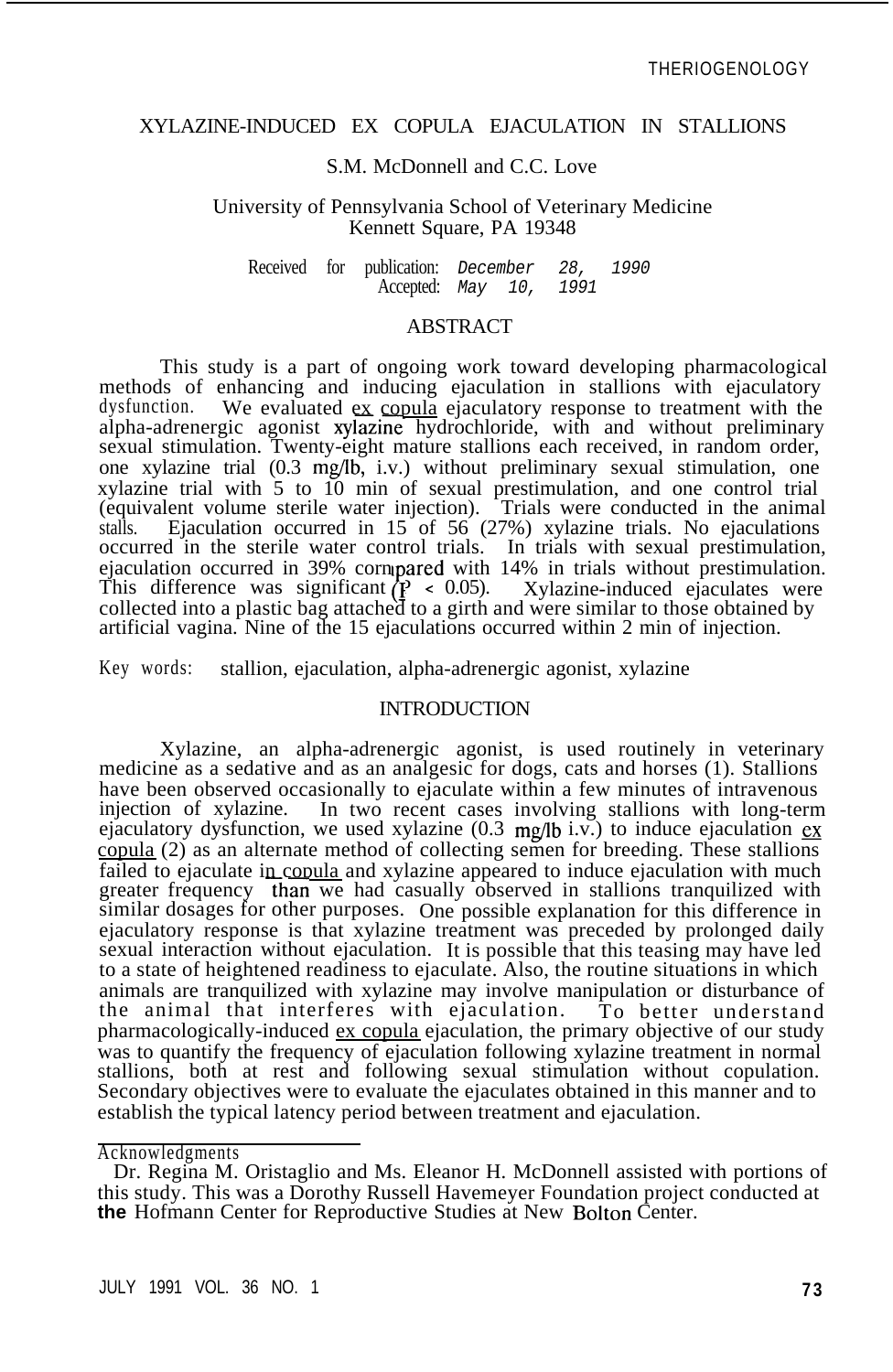# THERIOGENOLOGY

# MATERIALS AND METHODS

## General Design

Each of twenty-eight stallions underwent three treatment trials in random order, at 3- to 5-d intervals. The three treatment conditions consisted of xylazine without sexual prestimulation, xylazine with sexual prestimulation, and sterile water (control) treatment. The difference in the proportion of trials in which ejaculation occurred between conditions was tested using the z-test (3).

#### Subjects

Twelve horse and 16 pony stallions, housed in individual box stalls or kept at pasture at the Hofmann Center, University of Pennsylvania, were used as subjects. These stallions ranged in age from 2 to 22 yr and were all sexually experienced. The stallions had been used as subjects of semen research at the same facility.

# Trials

Xylazing treatment consisted of intravenous injection of 0.3 mg/lb xylazine hydrochloride.  $\alpha$  This is typically the highest dosage at which an animal remains stable in a standing position and it is the dosage that was used to induce ejaculation in the above-referenced clinical cases. Control treatment consisted of injection of an equivalent volume of sterile water. Following injection, the stallion was allowed to stand undisturbed in the stall for 30 min. Trials were video recorded. to stand undisturbed in the stall for 30 min. Pretreatment sexual stimulation consisted of 5 to 10 min of continuous teasing to one or more estrous mares, ending at least 15 min before commencement of a treatment.

Ejaculates were collected using a plastic bag positioned over the prepuce by<br>a girth strap. Ejaculates were evaluated according to Kenney et al. (4) for Ejaculates were evaluated according to Kenney et al.  $(4)$  for comparison with values for ejaculates obtained from these stallions by artificial vagina methods in earlier trials.

## RESULTS

No ejaculations occurred during the 28 sterile water control trials. Fifteen ejaculations occurred during the 56 xylazine trials (27%), each from a different stallion. Eleven (39%) of these occurred in the pretreatment sexual stimulation condition, and the remaining four (14%) occurred without sexual prestimulation. The proportions (4 of 28 and 11 of 28) are statistically different ( $z = 2.11$ ,  $P \le 0.01$ ). Ejaculations occurred at 0.5, 0.6, 0.75, 1.3, 1.5, 1.25, 1.5, 1.5, 1.8, 2.5, 3.0, 3.1, 4, 4.5, and 10 min following treatment. Ejaculations occurred with the typical sequence and number of jets. Ejaculation was typically preceded by jerky lifting of tthe tail and twitching of the perineal muscles and prepuce. Erection never occurred, and in most instances the penis remained in the sheath or dropped only three to four inches before ejaculation occurred.

For 12 of the 14 semen samples evaluated, volume, pH and concentration of spermatozoa were similar to ejaculates obtained from the stallions by artificial vagina during previous trials. One of the atypical ejaculates was low in volume, with a concentration of spermatozoa approximately four times that routinely obtained

a Haver Laboratories, Shawnee, KS.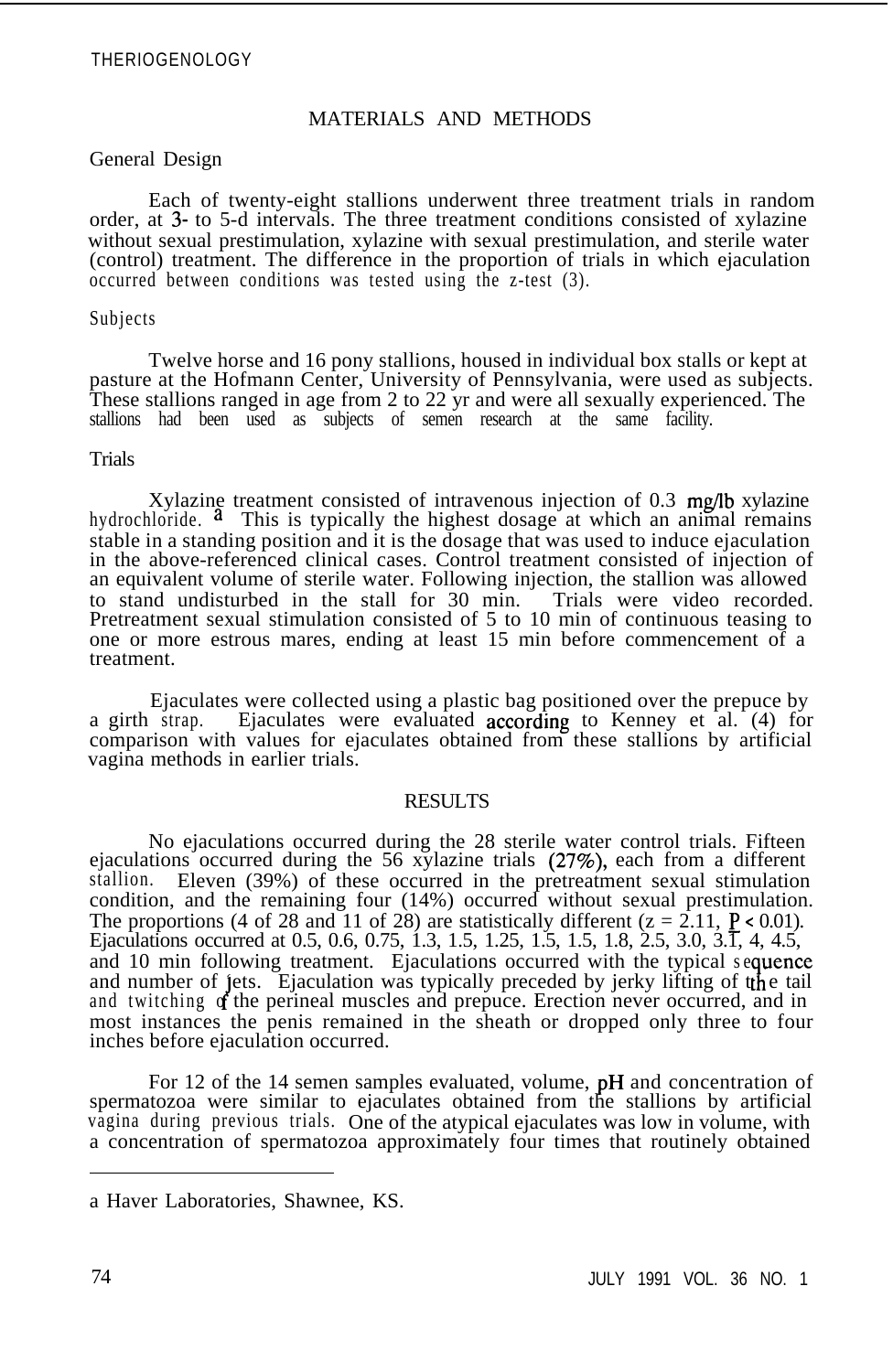from this stallion by artificial vagina. The other atypical efaculate contained a disproportionately large volume of gel (greater than 50 cc gel, 30 cc gel-free semen). Interestingly, this was from a stallion that had not produced gel in any of the 15 ejaculates collected by artificial va gina lduring a previous 3-mo study. Sperm concentration and volume of the  $gef$ -free portion of the e) aculate were similar to those of ejaculates collected by artificial vagina from the stallion.

#### DISCUSSION

Xylazine treatment resulted in ejaculation  $\frac{ex}{\cos \theta}$  copula in 15 of 56 trials (27%) animals with normal ejaculatory function in  $\frac{cos \theta}{\cos \theta}$  restimulation in the animals with normal ejaculatory function in consider all led to a significantly higher ejaculation frequency.

Frequency of ejaculation following xylazine treatment, both with and without sexual prestimulation, was considerably lower than that observed in the two clinical case stallions similarly treated with xylazine (3 of 3 and 7 of 8). The 5-10-min sexual prestimulation period used in this study was considerably shorter than the hours of teasing that preceded xylazine treatment of the clinical case stallions. In addition to teasing, one of the clinical case stallions typically repeated ly mounted, inserted and thrust without ejaculation. This copulatory activity may have resulted in a more complete priming for ejaculation. For example, the accessory glands typically enlarge with precopulatory interaction (5). With prolonged copulatory interaction without ejaculation, engorged accessory glands may more readily emit their contents, triggering the ejaculatory reflex. Perhaps longer teasing as well as allowing mounting and thrusting without ejaculation would further increase the frequency of xylazrne-induced ejaculation in normal stallions. In addition, stallions experiencing ejaculatory dysfunction may also be hypersensitive to exogenous adrenergic stimulation, perhaps as a result of altered receptor populations secondary to reduced endogenous adrenergic stimulation.

The mechanism by which xylazine induces ejaculation in stallions is not readily apparent. Alpha<sub>1</sub> receptor events appear to be the the principal adrenergic mediation of erection and ejaculation, while alpha<sub>2</sub>-events have been implicated in the CNS arousal component of sexual behavior  $(6\text{-}8)$ . Xylazine has both alpha<sub>1</sub> and alpha<sub>2</sub>-adrenergic effects, both centrally and peripherally (1), but it has been viewed as promoting predominantly alpha<sub>2</sub>-eve

We have successfully employed this method for obtaining semen from a stallion unable to ejaculate during copulation due to reduced hind limb strength associated with aortic-iliac thrombosis (2). The method has also been used to obtain semen from a stallion with extremely low libido (authors' unpublished observations). We are presently evaluating alpha-adrenergic agents for the enhancement of ejaculation in copula.

## REFERENCES

- 1. Adams, H.R. Adrenergic and antiadrenergic drugs. In: Booth. N.H. and McDonald, L.E., (ed), Veterinary Pharmacology and Therapeutics. Iowa State University Press, Ames, 1988, pp. 91-116.
- 2. McDonnell, S.M., Love, C.C., Reef, J.B., Martin, B. B. and Kenney, R.M. Ejaculatory failure in association with aortic-iliac thrombosis in two horses. JAVMA, in press (1991).